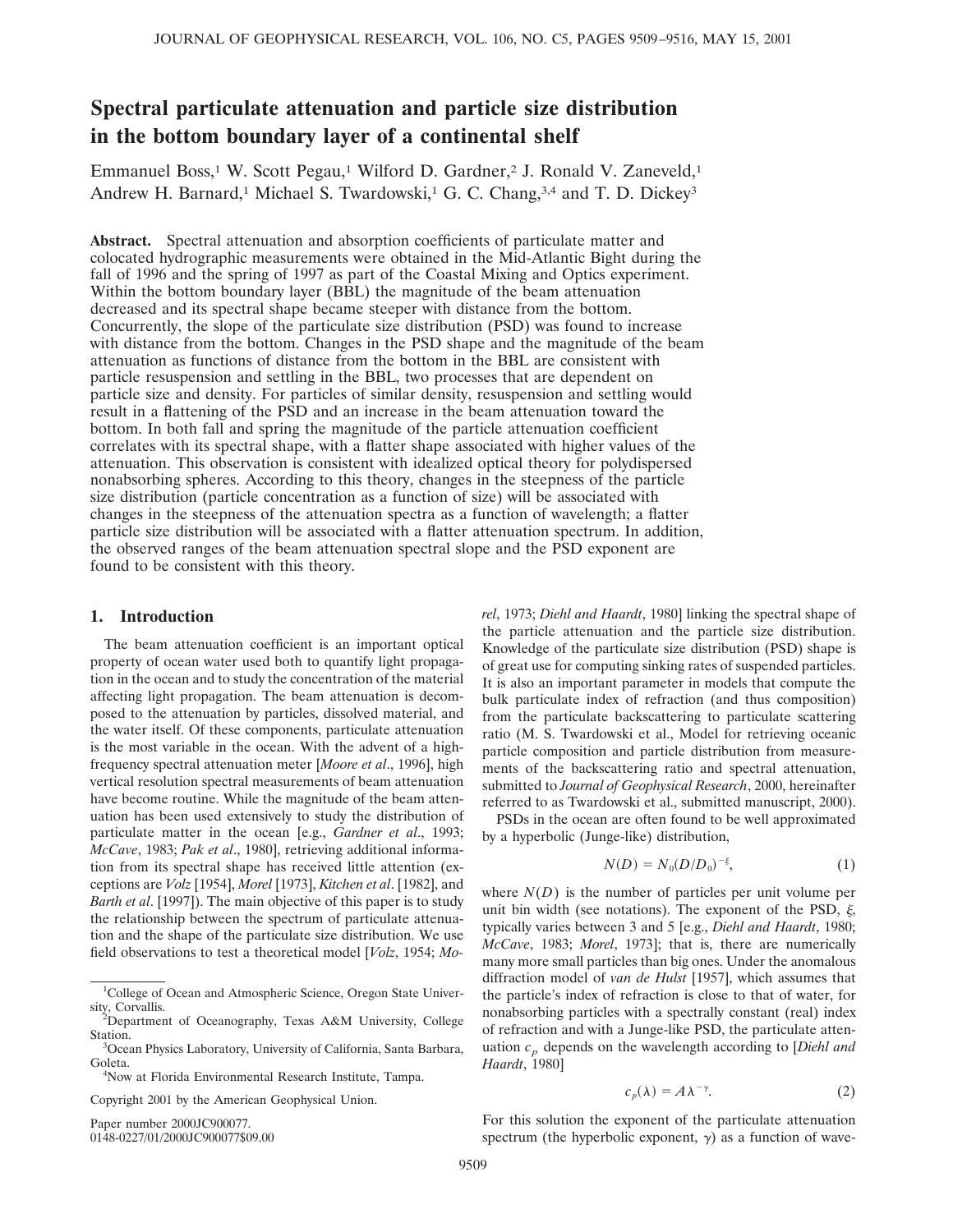length and the exponent of the PSD  $(\xi)$  are linearly related by [*Diehl and Haardt*, 1980]

$$
\gamma = \xi - 3. \tag{3}
$$

Therefore, under the above assumptions the shape of the attenuation spectrum is fully specified by the PSD. Note, however, that the anomalous diffraction approximation is not applicable for the smallest particles [*Shifrin*, 1988; *van de Hulst*, 1957] contrary to the assumption used in deriving (3) [*Diehl and Haardt*, 1980]. We are currently investigating theoretically the range of applicability of (3) for more general types of oceanic particles (E. Boss and M. S. Twardowski, The shape of the particulate beam attenuation spectrum and its relationship to the size distribution of oceanic particles, submitted to *Applied Optics*, 2000, hereinafter referred to as Boss and Twardowski, submitted manuscript, 2000).

Here we investigate whether the shape of the attenuation spectrum  $c_p(\lambda)$  of absorbing, polydispersed oceanic particles is well approximated by a wavelength dependence of the form  $\lambda^{-\gamma}$  (2) and whether  $\gamma$  varies in relation to changes in the beam attenuation magnitude and  $\xi$  (3). Since phytoplankton have an index of refraction that is highly variable as a function of wavelength [*Stramski and Mobley*, 1997], we attempt the comparison in the region of the water column where particles are expected to be more uniform in their index of refraction, the bottom boundary layer (BBL). In the BBL over the continental shelf the particles are dominantly detritus and weakly absorbing sediments. If we cannot find a relationship between the attenuation spectrum and the size distribution for these particles, then we are likely to fail in the much more complex phytoplankton-dominated water column higher up.

In the BBL the particle size distribution is dependent, to first order, on resuspension and settling. Both resuspension and settling are dependent on the particle's size and density. The settling velocity of particles denser than the surrounding water increases monotonically with particle size. For particles in the range of interest the Reynolds number is small, and Stokes' law generally applies, with the settling velocity scaling with the diameter squared. Similarly, resuspension is particle size– dependent, with higher bottom shear stress needed to suspend bigger (and/or denser) particles [*Miller et al*., 1977]. This implies that the PSD will change as a function of depth near the seafloor; closer to the bottom, relatively more big particles are expected to be present in comparison to higher up in the BBL. In terms of a fitted Junge-like distribution we expect the PSD exponent  $\xi$  to increase with distance from the sediment bed. This trend is predicted by the simplest steady state model for particle resuspension, in which turbulent diffusion equals settling [*Rouse*, 1937]. While this model has several limitations, experimental and observational evidence support it [*Middleton and Southard*, 1984].

Particulate attenuation  $c_p$  is expected to decrease with increasing distance from the bottom as the concentration of particles decreases. In short, in the BBL the magnitudes of both the  $c_p$  and  $\xi$  are expected to change monotonically as functions of distance from the bottom. For a polydispersion of particles, all having a similar index of refraction, we expect the hyperbolic fit exponent  $\gamma$  to decrease with the flattening of the PSD near the bottom (3). According to the previous arguments the shape of  $c_p$  (described by  $\gamma$ ) should covary with the shape of the PSD  $(\xi)$ ; thus we expect the magnitude of  $c_p$  and its shape  $\gamma$  to be correlated for resuspended particles. Because for

simplified Mie theory  $\gamma$  increases with increasing  $\xi$ , we expect  $\gamma$  to decrease with increasing  $c_p$ .

Experimental evidence shows that  $\gamma$  and  $\xi$  are related in the ocean; *Kitchen et al*. [1982] found a significant correlation between the ratio of  $c_p(450)/c_p(650)$  and  $\xi$  measured by Coulter counter, thus establishing the link for oceanic particles between the shape of the attenuation and the shape of the size distribution. To obtain the particulate attenuation, *Kitchen et al*. [1982] estimated the attenuation due to water and colored dissolved organic matter (CDOM) on the basis of attenuation of the clearest water (i.e., assuming that it is constant throughout the water column). Here we refine this study by directly measuring the absorption by the dissolved fraction to obtain the particulate attenuation by subtraction from the total attenuation coefficient (we assume the attenuation and absorption in the dissolved fraction to be equal).

#### **2. Methods**

Hydrographic and optical data were collected during two cruises in the Mid-Atlantic Bight: Coastal Mixing and Optics experiment I (CMO I), August 17 to September 7, 1996, and CMO II April 26 to May 13, 1997). The data presented here are from a time series station located at  $\sim$  70 m depth (40.5°N, 70.58W) *Gardner et al.* [this issue] and *Chang and Dickey* [this issue] for a general description of hydrographic, optical, and particulate property distributions throughout the experiment). The area where the data were collected is known as the Mud Patch, a 2–14 m thick deposit of fine-grained material overlying coarser sand-sized sediment covering an area of 100 by 200 km [*Twichell et al.*, 1987]. Intense storms (wind stress  $> 0.4$  N m<sup>-2</sup>) occurred during both cruises, causing a wide range of particulate concentrations near the bottom [*Dickey et al*., 1998]; during CMO I (September 2, 1996) the eye of Hurricane Edouard passed 110 km from the time series station while a series of spring storms passed over the site during CMO II.

Two WET Labs ac-9s were used to measure CDOM absorption  $a<sub>g</sub>$  and absorption and attenuation of dissolved plus particulate coefficients ( $a_{pg}$  and  $c_{pg}$ ). To determine the contribution of dissolved materials to  $a_{pg}$  and  $c_{pg}$ , a 0.2  $\mu$ m filter (Gelman Suporcap 100) was attached to the inlet of one ac-9. Both instruments were calibrated daily with optically pure water as a reference (Barnstead NANOpure). The particulate absorptions  $a_p$ s were corrected for scattering following method 3 (CMO I) and method 1 (CMO II)of *Zaneveld et al*. [1994]; *ap* and  $c_p$  were calculated by subtracting the absorption of the fraction smaller than 0.2  $\mu$ m ( $a_g$ ) from  $a_{pg}$  and  $c_{pg}$ .

Hydrographic properties were measured on the same package (the Slow Descent Rate Optical Profiler) (SlowDROP) with a SeaBird Electronics SBE-911 conductivity-temperaturedepth profiler (CTD) (a SBE-25 CTD was used after April 30). The data from the CTD and ac-9 were merged and binned to 1 m intervals. Data were collected in sampling bursts (an average of 3 d<sup>-1</sup>) that lasted an average of 40 min ( $+/-10$  min) with an average of four casts per burst. All points with a density within 0.01 kg  $m^{-3}$  of the density of the deepest measurement in a given cast were assumed to be in the BBL. The BBL was typically 10 m deep in the fall and 20 m deep in the spring [*Gardner et al.*, this issue].

A bio-optical system containing an ac-9 was also moored 2 m above the bottom on a tripod from August 9 to September 26, 1996 (deployment I), from September 27, 1996, to January 2, 1997 (deployment II), and from April 17 to June 11, 1997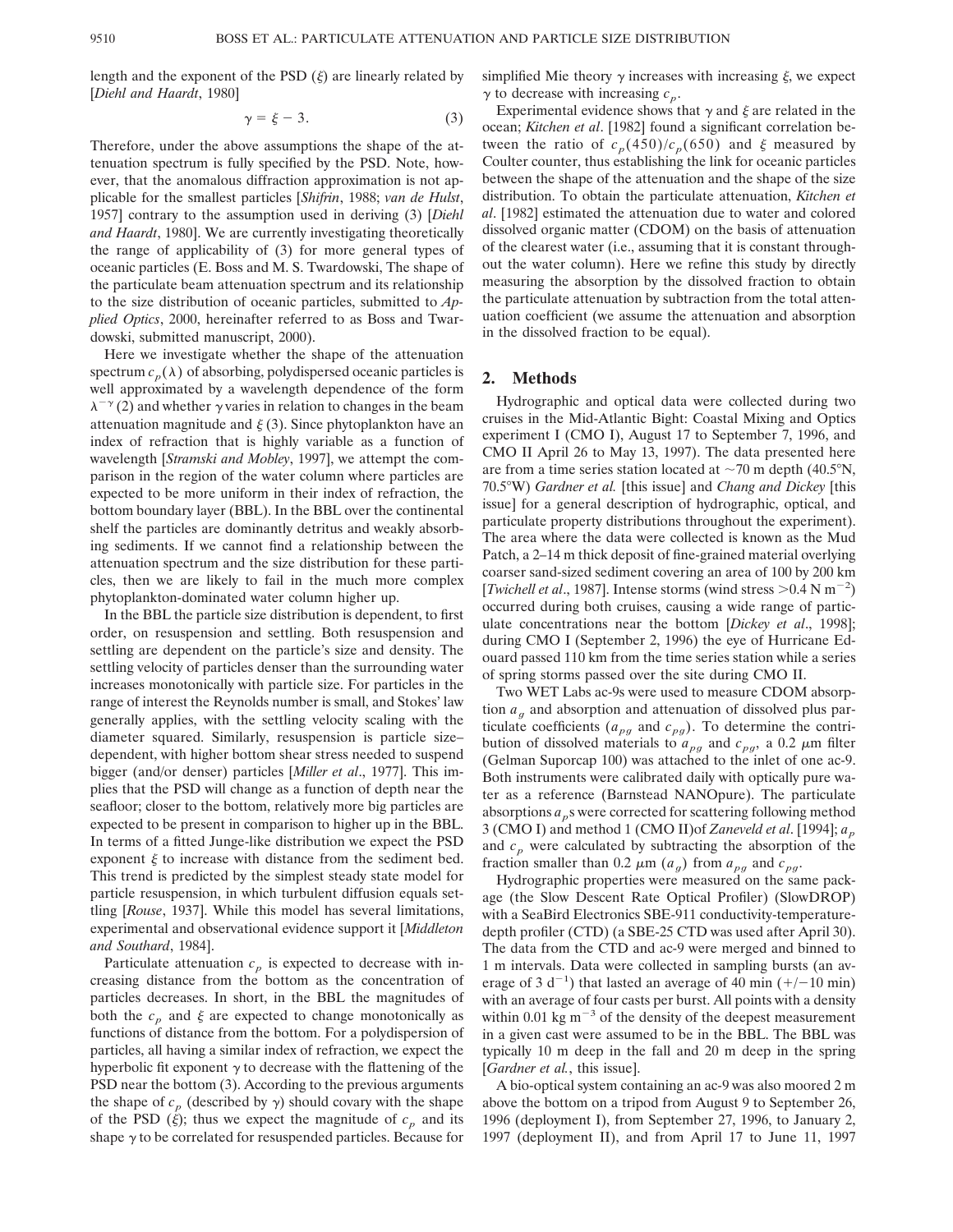(deployment IV), at the CMO site (see *Chang and Dickey* [this issue] and *Chang et al*., [this issue] for more details regarding the tripod). From the tripod data set we use 8 hour averaged ac-9 spectral beam c data to compare with out measurements higher in the water column and to assess the variability throughout the year. All the other measurements presented here were conducted from research vessels that were located between 1 and 5 miles away from the tripod.

PSDs were measured using a Coulter Multisizer with a 50  $\mu$ m aperture size and a 0.5 mL sample volume. PSDs could therefore be resolved between 1 and 30  $\mu$ m. We use only the  $2-20 \mu m$  range to eliminate possible noise in the small size range and because the scarcity of particles  $>20 \mu m$  made statistics poor (*Blakey et al*., submitted manuscript, 2000). Samples for particle analysis were taken using the ship's rosette package at different times than the profiles of the SlowDROP (time difference 1–3 hours). We used data from a beam transmissometer (SeaTech, 660 nm) on the CTD package to relate the PSD to the magnitude of the attenuation coefficient. Since the attenuation by CDOM is very small at that wavelength and the attenuation by water is nearly constant and subtracted from  $c_{pg}$ , we refer to the remaining value for the beam transmissometer on the rosette as particulate attenuation  $(c_p(660))$ . Note that we do not have colocated spectral particulate attenuation measurements and PSD measurements. The two were connected through their correlation with  $c_p(660)$ .

The attenuation spectra from the ac-9 were least squares fit to the function  $c_p(\lambda) = \tilde{c}_p(660)(\lambda/660)^{-\gamma}$  using the 412, 440, 488, 510, 532, 555, 650, and 676 wave bands of the ac-9. Here  $\tilde{c}_p(660)$  denotes the magnitude of the fitted attenuation spectra at 660 nm. The average rms difference between measured and fitted amplitudes at all measured wavelengths was  $0.0015$  m<sup>-1</sup>, significantly smaller than the instrument precision [*Twardowski et al.*, 1999]. The reference wavelength chosen (660 nm) does not influence the exponent of the fit  $(\gamma)$  and was chosen for comparison with the single wavelength beam transmissometer on the CTD rosette. A similar fit with the same wavelengths was applied to  $c_{pg}$  for comparison with the tripod data. In that case the model is  $c_{pq}(\lambda) = \tilde{c}_{pq}(660)(\lambda)$ 



**Figure 1.** Medians of the area-normalized shape of the particle attenuation spectra  $c_p(\lambda)$  (the average of normalized shape is 1). Bars on the right-hand side denote the mean deviation from the 16th to the 86th percentile. Numbers in parentheses denote the number of spectra used for the analysis.



**Figure 2.** (a) Representative depth profiles of density  $\sigma_t$ , (b) **Figure 2.** (a) Representative depth profiles of density  $\sigma_t$ , (b) the magnitude  $(\bar{c}_n(660))$ , and (c) the exponent of a hyperbolic fit  $(\gamma)$  to the particulate attenuation. Data from consecutive profiles (typically within 40 min) in the fall during CMO I prior to Hurricane Edouard (August 24, 1996), during CMO I following the hurricane (September 6, 1996), and in the spring during CMO II (May 9, 1997). BBL is typically only the bottom 10–20 m of each profile. Note the different scales.

 $(660)^{-\gamma_{pg}}$ . The  $\gamma_{pg}$  values were greater than  $\gamma$  because of the contribution of the CDOM shape to the shape of the  $c_{pq}$ (CDOM absorption spectra in the visible are well approximated by a decreasing exponential as a function of wavelength).

The errors associated with the measurements are propertyand wavelength-dependent. Here  $c_{pg}$  and  $a_g$  were directly measured and have a maximum error of  $\pm 0.005$  m<sup>-1</sup> based on the ac-9 measurement precision. The error in  $c_p$  values is smaller than the  $\pm 0.007$  m<sup>-1</sup> based on the propagation of the instrumental error. An additional error may arise for imperfect colocation of the filtered ac-9 and unfiltered ac-9 measurements because of filter-induced delays. Observed vertical gradients in CDOM were no bigger than  $0.0005$  m<sup>-1</sup> per vertical meter at 440 nm [*Boss et al*., this issue]. This error is not expected to cause a noticeable change in the magnitude of  $c_p$ . This error may, however, induce a bias in the shape. The binning of data to 1 m intervals is expected to reduce further errors in  $c_p$  and its spectral fit.

## **3. Results**

#### **3.1. Optical Data**

Particulate attenuation spectra from the BBL were fit well with the hyperbolic model of (2). The average shape of all three sampling periods, before and after the hurricane in CMO I and CMO II, had statistically significant curvatures (positive second derivatives with wavelength, Figure 1). The averaged (over all the data in the BBL) rms difference between the nonlinear fit and the attenuation spectrum was half that of the linear fit (0.0015 versus 0.003 m<sup> $-1$ </sup> at each wavelength), implying its superiority. The change in the average spectral shape of  $c_p$  between CMO I and CMO II was larger than the difference before and after the hurricane (Figure 1). The variance in shape was biggest before the hurricane (Figure 2). In average,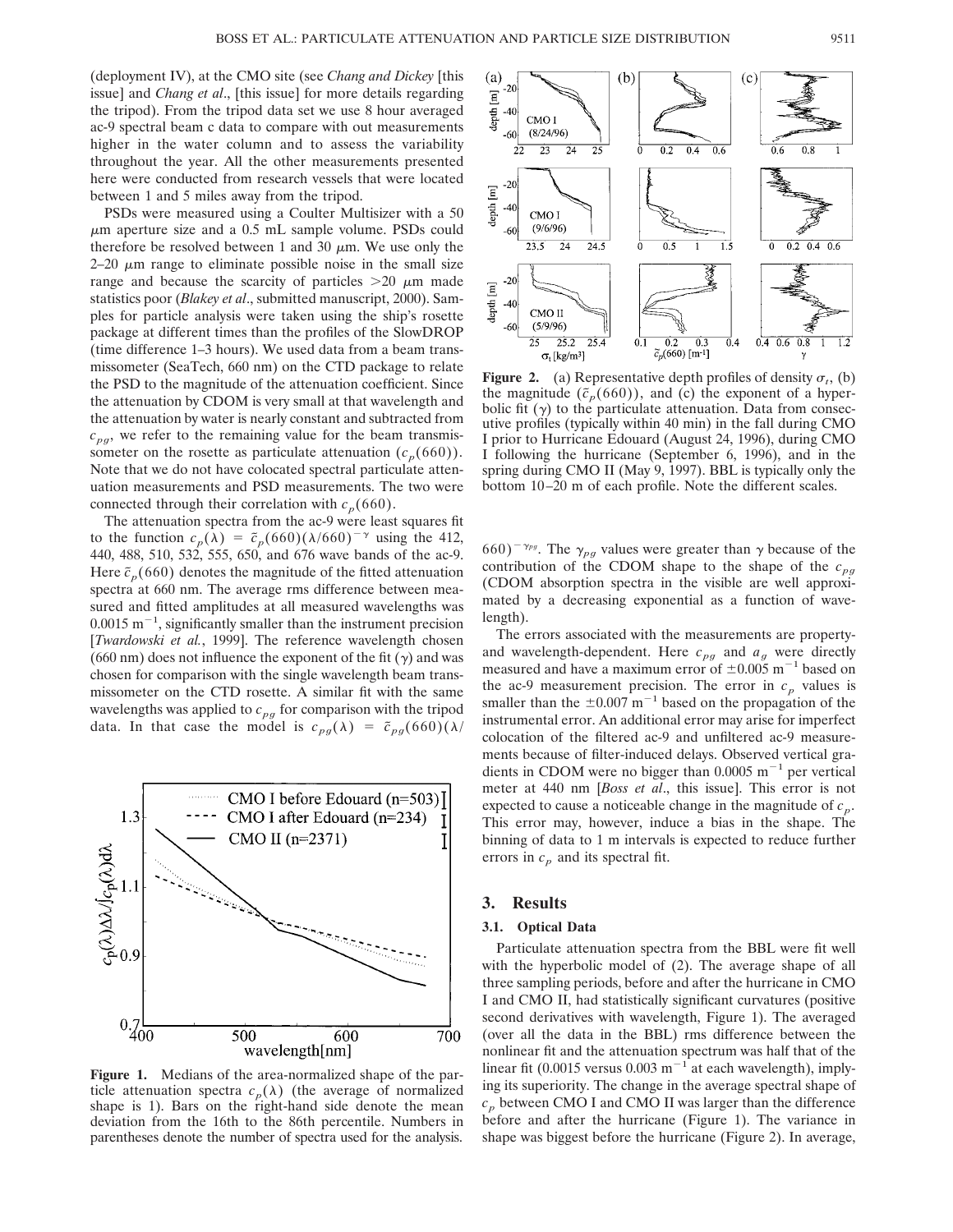

**Figure 3.** Parameters of the least squares fit model of the attenuation spectra  $c_p(\lambda) = \tilde{c}_p(\lambda/6\tilde{6}0)^{-\gamma}$  for all the data from the BBL at the time series station for CMO I data before the hurricane (crosses), CMO I data after the hurricane (pluses), and CMO II data (open circles). The data are the same as those used in Figure 1.

smaller values of attenuation were observed in CMO II (Figures 2 and 3).

Typical distributions of density,  $\tilde{c}_p(660)$  and  $\gamma$ , for sampling bursts in each sampling period (Figure 2) illustrate that (1)  $\gamma$ varied smoothly as a function of depth, (2) within the BBL (bottom 10–20 m),  $\tilde{c}_p(660)$  increased while  $\gamma$  decreased with depth, and (3) within the duration of the sampling bursts (O(40 min)), variability was observed in both  $\tilde{c}_p(660)$  and  $\gamma$ . Here  $\gamma$ correlated negatively with  $\tilde{c}_p(660)$  in both CMO I and CMO II. The distributions of  $\tilde{c}_p(660)$  and  $\gamma$  were relatively tight except for the sampling period following Hurricane Edouard (Figure 3). The correlation coefficient between  $\gamma$  and  $\tilde{\epsilon}_p(660)$ was 0.87 for the data excluding the period following the hurricane. Figure 3 suggests a nonlinear relationship such as



**Figure 4.** Medians of the area-normalized shape of particulate absorption  $a_p(\lambda)$  (the average of normalized shape is 1). The deviations from the 16th to the 86th percentile were smaller than  $0.05 \text{ m}^{-1}$  and are not displayed. Numbers in parentheses denote the number of spectra used for the analysis.



**Figure 5.** Parameters of the least squares fit model to the beam attenuation spectra  $c_{pg}(\lambda) = \tilde{c}_{pg}(660)(\lambda/660)^{-\gamma_{pg}}$  for all the data from the BBL at the time series station (a) for both CMO cruises and (b) from the tripod data at 2 m above bottom.

 $\tilde{c}_p(660) \propto 1/\gamma$ ; regressing  $\tilde{c}_p(660) \propto 1/\gamma$  using the same data results in a correlation coefficient of 0.93.

The initial data taken after the hurricane passage had a different  $\tilde{c}_p(660) - 1/\gamma$  relationship than observed in the data from before the hurricane. Two days later this relationship was more similar to the observation made prior to Hurricane Edouard (Figure 3).

The type of particles observed in the BBL can be inferred from the particulate absorption spectra and the ratio of particulate scattering and attenuation. The mean of the areanormalized absorption spectra typically corresponded to detritus (i.e., proportional to  $exp(-0.01\lambda)$ , Figure 4). A noticeable Chl *a* peak was observed during CMO II; yet, even then, the absorption spectrum is dominated by detritus, as is evident from the absorption ratio of 440–676 nm. Typical absorption blue/red ratios for phytoplankton vary from 1.5 to 2.8 [*Culver and Perry*, 1999], while for detritus the ratio is nearly 10. The single scattering albedo for particles, the ratio of scattering to attenuation,  $b_p/c_p$ , during CMO I (CMO II) varies from  $0.86 \pm 0.02$  ( $0.\overline{82 \pm 0.04}$ ) for  $\lambda = 412$  nm to  $0.97 \pm 0.01$  ( $0.92 \pm 0.01$ ) 0.03) for  $\lambda = 676$  nm, indicating the dominance of scattering relative to absorption at all wavelengths. This suggests that the BBL was dominated by detritus and resuspended sediments.

The same functional fit ( $\propto \lambda^{-\gamma}$ ) was also found to be applicable to  $c_{pg}$ . Here  $c_{pg}(\lambda)$ s were more concave than  $c_p(\lambda)$ s because of the decreasing exponential shape of  $a_g(\lambda)$ . Values of  $\gamma_{pg}$  were significantly larger than  $\gamma$  (compare Figures 3 and 5); while  $\tilde{c}_{pg}(660)$  was bigger than  $\tilde{c}_p(660)$  by <5%, the exponent of the hyperbolic fit ( $\gamma_{pg}$ ) increased by as much as



**Figure 6.** Mean (thin line) and median (thick line) of the area-normalized particle size distribution shape of all data of each sampling period. When no values are present, zero particles median or mean were recorded.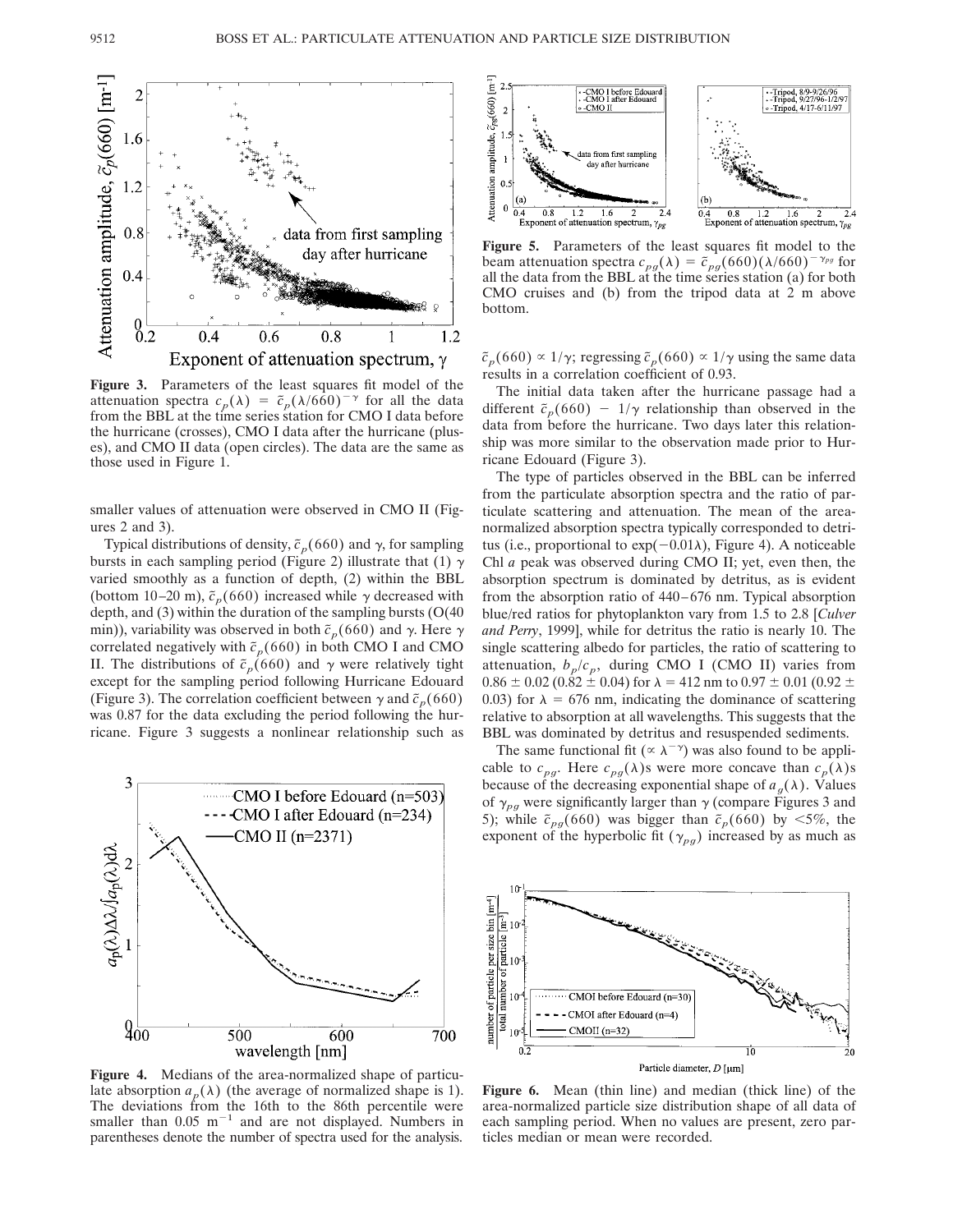|                                                          | $c_n(660)$               | Range of $\xi$ for<br>$2 < D < 20 \mu$ | Range of $\xi$ for<br>$3 < D < 20 \mu$ | Range of $\gamma$           |  |
|----------------------------------------------------------|--------------------------|----------------------------------------|----------------------------------------|-----------------------------|--|
| CMO I<br>CMO I, (first 25 hours of<br>sampling after the | $0.3 - 1.5$<br>$1.3 - 2$ | $2.5 - 3.2$<br>$2.5 - 3.1$             | $3 - 3.5$<br>$3.5 - 3.7$               | $0.3 - 1.1$<br>$0.45 - 0.7$ |  |
| hurricane passage)<br>CMO II                             | $0.15 - 0.35$            | $3.1 - 3.9$                            | $3.3 - 4.1$                            | $0.7 - 1.15$                |  |

**Table 1.** Observed Ranges of the PSD Exponent  $\xi$  for Two Different Particle Size Ranges and the Exponent of the Hyperbolic Fit to the Spectral Attenuation  $\gamma$ 

Both are given for a range of  $c_p(660)$  observed on both the SlowDROP (where spectral  $c_p$  was measured) and on the CTD package (with which the water sample was collected and a single wavelength beam-c measured).

180% relative to  $\gamma$ , with the largest changes occurring at small attenuation magnitudes, where the dissolved attenuation is a higher fraction of  $c_{pg}$ . The tripod data exhibited a higher variability; yet still, a significant  $\tilde{c}_{pg}(660) - \gamma_{pg}$  relationship was observed (Figure 5b, linear correlation coefficient of 0.44). Except for the first deployment and for high attenuation values  $(\tilde{c}_{pg}(660) > 1.3 \text{ m}^{-1})$  the  $\tilde{c}_{pg}(660) - \gamma_{pg}$  relationship is similar to that observed with the SlowDROP.

#### **3.2. Particle Data**

PSDs within the BBL were generally steeper during CMO II than during CMO I (Figure 6). The shape of the PSD is most variable for the period after the hurricane (highest standard deviation, not shown). A single Junge exponent was found not to match very well the whole data from 2 to 20  $\mu$ ; A better fit, yet with a significantly higher exponent, was found when the size range was limited to  $3 < D < 20 \mu$  (Figure 6 and Table 1).

Significant differences were found in the PSD exponent  $\xi$ between the different sampling periods; for values of  $c_p(660) < 1 \text{ m}^{-1}$  the trend was for  $\xi$  to decrease monotonically with attenuation, though the scatter was large. The large values of  $c_p(660)$  occurred just before and after the passage of Hurricane Edouard. Consistent with the change in  $\xi$ , for values of  $c_p(660) < 1 \text{ m}^{-1}$  the mean particle size increased with attenuation (not shown).

In order to estimate how much of the particulate attenuation could be explained by the observed PSD we computed the average particle attenuation efficiency factor (the ratio of attenuation to the total surface area of the particles,  $\langle Q_c \rangle$ :



**Figure 7.** Average particle efficiency factors  $\langle Q_c \rangle$  as a function of (a) attenuation and (b) mean particle diameter for CMO I data before the hurricane (crosses), CMO I data after the hurricane (pluses), and CMO II data (open circles). Here  $\langle Q_c \rangle$  was computed using (4) with particles of sizes 2  $\langle D \rangle$ 20  $\mu$ .

$$
\langle Q_c(660)\rangle \equiv c_p(660)/\sum_i 0.25 \pi D_i^2 N(D_i) dD_i, \qquad (4)
$$

where  $D_i$  is the mean diameter of bin size *i* and  $N(D_i)dD_i$  is the number of particles in that bin size and assuming spherical particles. On the basis of Mie theory,  $\langle Q_c \rangle$  cannot be larger than 3.2 if all the particles dominating the attenuation were measured [*van de Hulst*, 1957, Figure 32]. A higher value implies that the attenuation is significantly affected by particles outside of the size range measured. In addition,  $\langle Q_c \rangle$  should increase with increasing mean particle size for monotonic size distributions, with 2 being its value when only large particles are present (geometric optics limit). The observed average particle attenuation efficiency factors (including particle sizes ranging from 2 to 20  $\mu$ m, Figure 7) are generally several times higher than the expected values.  $\langle Q_c \rangle$  is generally larger in CMO I than in CMO II as both attenuation (Figure 8a) and



**Figure 8.** Median (symbols) and two standard deviations (line, when replicates were available) of the PSD exponent  $\xi$  of all multisizer samples collected within the BBL as function of attenuation for CMO I data before the hurricane (crosses), CMO I data after the hurricane (pluses), and CMO II data (open circles). The measurements surrounded by a line were collected within the first 25 hours of sampling after the passage of Hurricane Edouard.  $\xi$  is based on a nonlinear least squares fit of the measure PSDs to  $(1)$  with particles of diameter 2 <  $D < 20 \mu$ .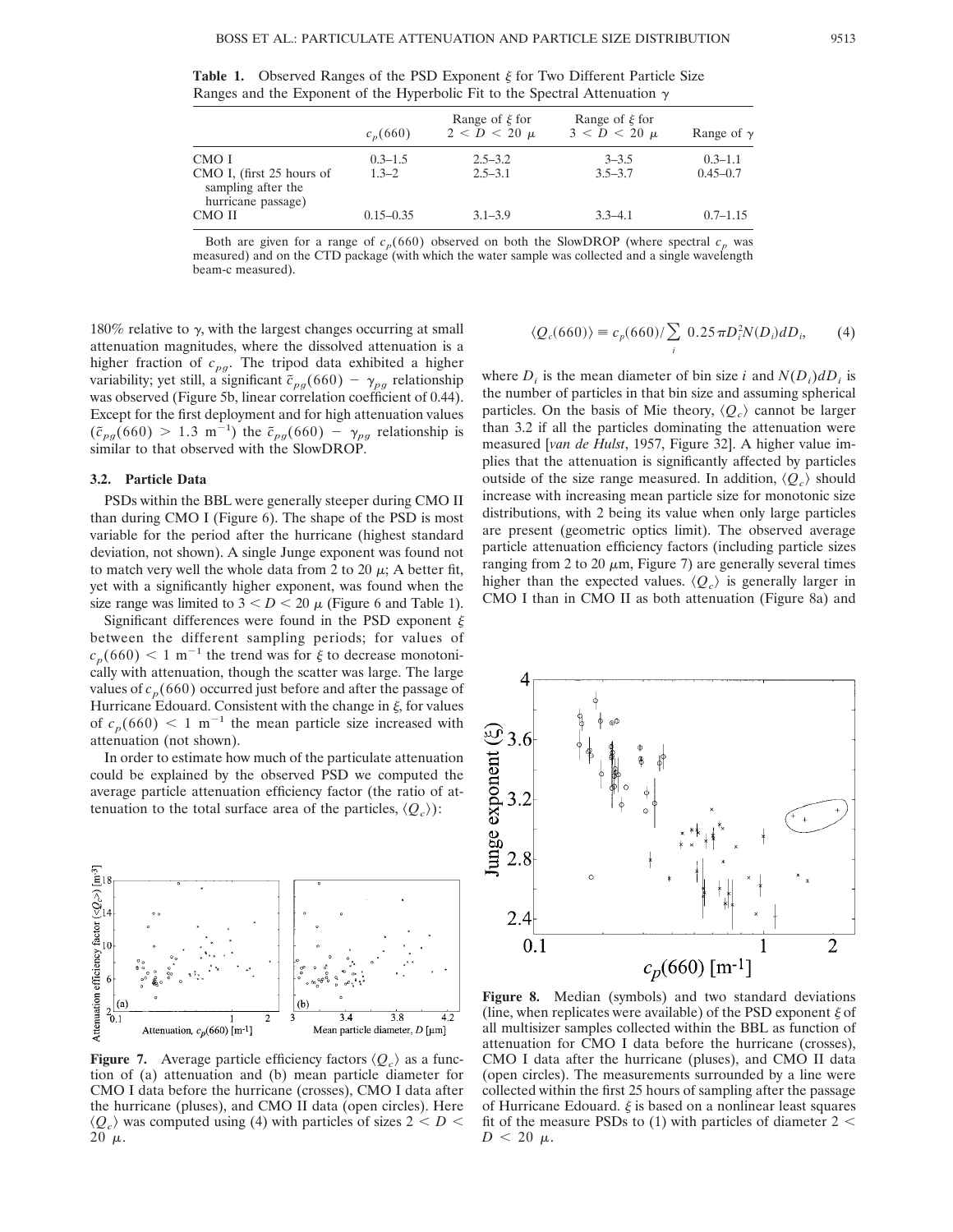mean size (Figure 8b) were higher during CMO I. We also computed directly

$$
c_{p,\text{Mie}}(660) = \sum_{i} 0.25 \pi D_i^2 Q_c(660, D_i) N(D_i) dD_i
$$

using Mie theory (for  $Q_c$ ) and compared it to the measured  $c_p(660)$ . The ratio of computed to measured attenuation  $(c_{p,\text{Mie}}(660)/c_p(660))$  was in average 0.27  $\pm$  0.08, consistent with the computed  $\langle Q_c \rangle$ .

Though we did not have temporally colocated measurements of PSD and spectral particulate attenuation, we used the  $\tilde{c}_p(660)$  computed from the SlowDROP data and measured with the rosette package to link  $\xi$  and  $\gamma$  (Table 1). For the same ranges of attenuation we found that the relationship  $\xi = \gamma +$ 3 was satisfied within 30% of  $\xi$  when  $\xi$  is computed for 2 <  $D < 20 \mu$  and usually within 10% of  $\xi$  when  $\xi$  is computed for  $3 < D < 20 \mu$ . Figures 3 and 8 imply, through the monotonic relation to  $c_p(660)$ , that  $\gamma$  and  $\xi$  covary monotonously.

#### **4. Discussion**

A monotonic inverse relationship between the hyperbolic fit exponent to the particulate attenuation  $\gamma$  and the magnitude of the fit  $(\tilde{c}_p(660))$  was found in the BBL (Figure 3). This relationship was similar for data from a single site for different seasons and different turbulent intensities (the measured kinetic energy dissipation rates and eddy diffusivities displayed diel changes of 5 orders of magnitudes at the CMO site (M. C. Gregg and J. A. McKinnon, personal communication, 1999). A monotonic  $c_p(\lambda_0) - \gamma$  relationship is expected on the basis of idealized approximations of Mie theory. For homogenous, Junge-distributed, nonabsorbing spheres the PSD slope  $\xi$  is linearly related to  $\gamma$ . At any given time both  $c_p(\lambda_0)$  and  $\xi$ change monotonically with distance from the bottom,  $c_p(\lambda_0)$ increasing toward the bottom and  $\xi$  decreasing toward the bottom (Figure 2), resulting in an inverse monotonic relationship between them in the BBL (Figure 8). The specific  $c_p(\lambda_0)$  –  $\gamma$  relationship in any given region is expected to depend on the local sediments, as changes in the nature of the particles (density, index of refraction) will cause changes in their optical properties and size distribution.

The two extremes of the  $\tilde{c}_p(660) - \gamma$  relationship (Figure 3) deserve further discussion. Low values of  $\tilde{c}_p(660)$  are associated with high values of  $\gamma$ , i.e., relatively more small particles in the water column. These particles are the slowest to sink and characterize the lowest energy state. At the other extreme, the high turbulence energy state, strong resuspension occurs, and there is little change in  $\gamma$  and  $\xi$  within the BBL (Figures 3 and 8). Changes are mostly in the concentration of the material in the water, with  $\tilde{c}_p$  values increasing while only small changes in  $\gamma$  are observed.

Figure 3 introduces a puzzle: why do most of the data follow a single tight relationship? Why are several resuspension events linked through such a tight curve? The evolution of the particulate characteristics in the BBL along the curve after resuspension is most likely due to settling, decreasing  $\tilde{c}_p(660)$ and increasing the  $\gamma$ . The initial condition for the resuspension need not be on this curve, and many curves could be thought of as possible outcomes. The solution to this puzzle may lie in the aggregation processes (P. Traykowski, personal communication, 1999); aggregation is a fast concentration-dependent process that clears the water rapidly of particles and packages them in faster sinking bigger aggregates [*Kranck*, 1980; *Milligan*, 1995]. As such, it provides a sink for the optical signal as it reduces surface area/volume and removes the particles faster through settling. Such a process may explain the data following the hurricane. Indeed, aggregates were observed to disappear from the BBL in the periods of high turbulence following the hurricane [*Hill et al*., this issue], yet aggregates formed rapidly once shear levels decreased. However, prior to the hurricane and within a day of decreasing shear, aggregates were visible. The strong sensitivity of aggregation to particulate concentration may explain the variability observed between the first and third sampling days following the hurricane (Figure 3).

The range of observed values of  $\gamma$  and  $\xi$  (Table 1) is consistent with the linear relationship derived by *Diehl and Haardt* [1980] for idealized particles,  $\gamma = \xi - 3$ , for  $3 < D < 20 \mu$ . Note, however, that the PSD in the entire size range measured by the Coulter device does not have the shape of a Junge-like PSD (i.e., the PSD is not a straight line for all *D* in Figure 6). Therefore  $\xi$  depends on the range of sizes over which we least squares fit (1) (Table 1). In addition, preliminary results based on Mie theory suggest that noticeable deviations from the relationship  $\gamma = \xi - 3$  are found for  $\xi < 3.3$  and that  $\gamma > 0$  for  $\xi$  > 2.5 (E. Boss and M. S. Twardowski, submitted manuscript, 2000). In all of our data,  $\gamma > 0.2$  (Figure 3).

Noticeable changes were observed in  $\tilde{c}_p(660) - \gamma$  and  $c_p(660) - \xi$  relations before and after the hurricane and between the days following the hurricane (Figures 3 and 8). These changes are coincident with changes in the particulate matter to carbon relationship (Blakey et al., submitted manuscript, 2000), indicating that after the hurricane the particle assemblage within the water may have changed. Whether these particles were advected to the Mud Patch or resuspended from deeper within the sediment is unknown, though the sediment at the Mud Patch is known to change as a function of depth [*Twichell et al*., 1987]. Another potential source of different particles may have been the breakup of particle aggregates (see above), possibly causing the increase in chlorophyll in the BBL following Edouard and observed by *Chang et al*. [this issue].

Some of the spread in the  $\tilde{c}_p(660) - \gamma_{pq}$  relationship may be due to calibration errors. The attenuation slope is very sensitive to CDOM, which could have contaminated the calibration water, affecting the SlowDROP data (comparing Figures 3 and 5a, we find about a 0.13 change in  $\gamma_{pq}$  per 0.01 m<sup>-1</sup> CDOM absorption at 440). The ac-9 calibration values may have changed when the ac-9 was mounted on the tripod and deployed because of slight changes of the light beam path if the instrument experienced torque, which could affect the correlation between tripod data of different deployments. Indeed, the first deployment data lie on a different  $\tilde{c}_{pg}(660) - \gamma_{pg}$ curve than the data from the second and fourth deployments (Figure 5b).

In past studies [*Kitchen et al*., 1982; *Spinrad et al*., 1983] the particles measured by a Coulter counter accounted for the bulk of the attenuation measured. For the samples analyzed here, only a small fraction of the attenuation could be explained by the particles sampled, resulting in values of  $\langle Q_c \rangle$  much higher than expected (Figure 7). Taken at face value, this means that  $\sim$ 70% of the attenuation is due to particles that were not quantified by the Coulter counter, i.e., particles smaller than 2  $\mu$ m and larger than 20  $\mu$ m. In order to test this hypothesis we conducted a numerical study of the potential contribution of the particles that were not sampled. Using a Mie code [*Bohren*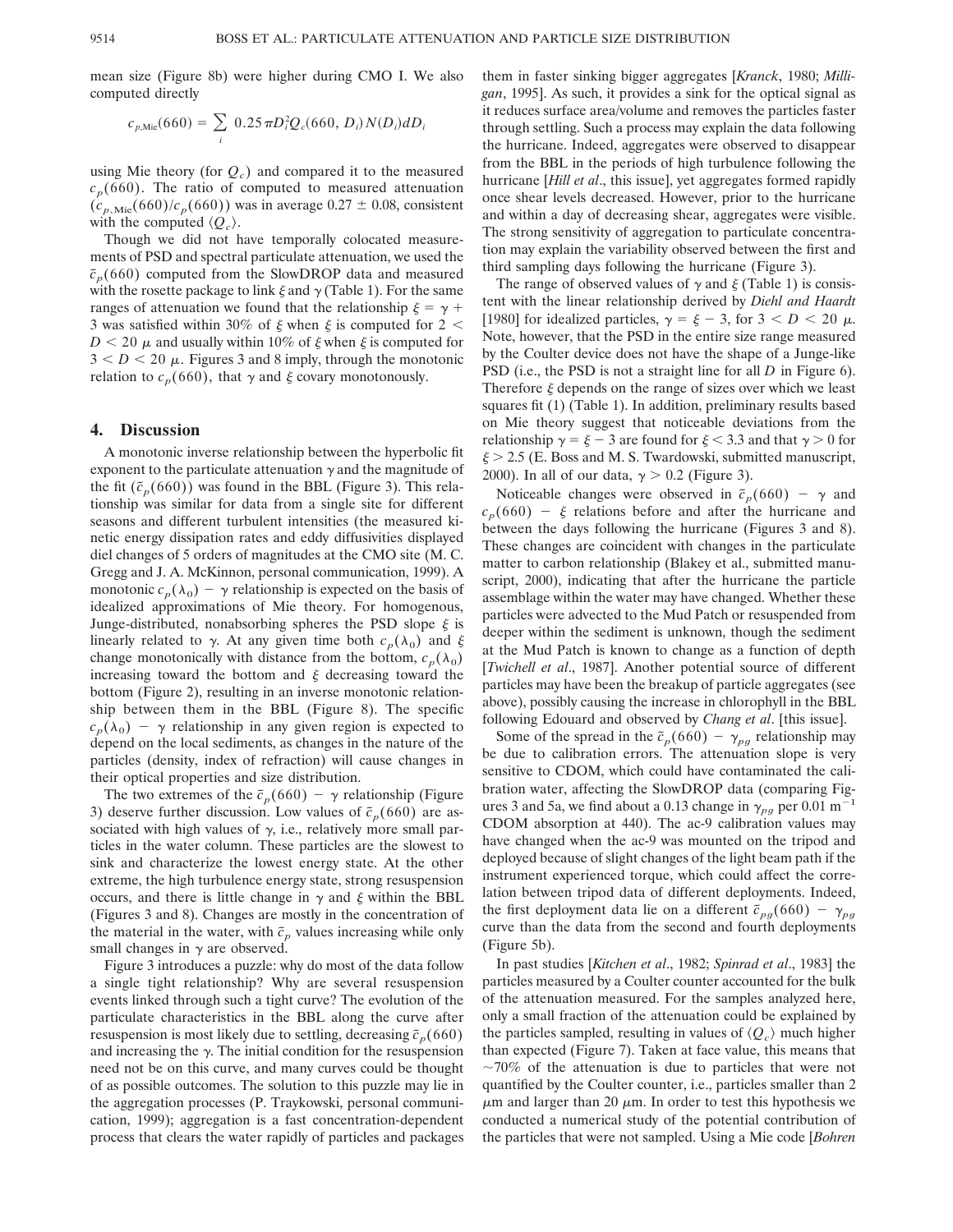*and Huffman*, 1983], assuming spherical particles with a real index of refraction of 1.15 (typical of sedimentary particles) and with diameters spanning from 0.02  $\mu$  to 250  $\mu$ m, and PSD with exponents  $2.5 < \xi < 4.5$ , we found that particles smaller than 2  $\mu$ m and bigger than 20  $\mu$ m could contribute between 60 and 80% of the attenuation of the total distribution (depending on the  $\xi$  used). These calculations support the hypothesis that the bulk of the attenuation was due to particles that were not measured.

Another possible source of "missing" attenuation may be in the estimation of the volume analyzed by the Coulter counter. In that case the derived  $\xi$  will remain unchanged, while the magnitude of the PSD will change. Additionally, PSDs measured in samples collected with a rosette are known to be prone to errors [*McCave*, 1983]; settling within the Niskin bottle [*Gardner*, 1977], aggregation, and disaggregation, all contribute to the differences observed between replicate samples (e.g., Figure 8). A direct comparison between  $c_p(660)$  in the BBL and the PSD computed from the water sample is problematic because the vertical gradient in  $c_p(660)$  may be very large there. In a few cases, values of attenuation were observed to double in a vertical meter (the vertical dimension of the sampling bottle on the rosette) in the BBL. It is therefore not surprising that the relationship between two colocated in situ optical measurements obtained on the SlowDROP,  $\gamma$ and  $\tilde{\epsilon}_p(660)$  (Figure 3), is tighter than the relationship between  $c_p(660)$  and  $\xi$  obtained on the CTD package (Figure 8).

### **5. Summary and Conclusions**

The shapes of the particulate attenuation spectra  $(c_p(\lambda))$ were found to be well approximated by a power law with respect to wavelength (Figure 1). While this shape is expected for idealized polydispersed particles, its applicability to measured oceanic assemblages is a new finding. Attenuation was found to be a smooth function of wavelength (Figure 1); it is not strongly influenced by the presence of absorption bands because of a compensating decrease in scattering at those bands [*Kitchen et al*., 1982; *Mueller*, 1973] and is a general property of Mie theory.

A large change in spectral slope is found between the "total" beam attenuation (particulate  $+$  CDOM) and the particulate attenuation because of the presence of CDOM in the total beam attenuation. While CDOM makes only a small contribution to the magnitude of the combined attenuation coefficient of particulate and CDOM at any specific visible wavelength, it makes an important contribution to its spectral shape as it typically has an exponentially decreasing attenuation as a function of wavelength. It is thus important to determine accurately CDOM absorption as well as to obtain an accurate calibration for the computation of the shape of the particulate attenuation spectra (for a possible analysis method of separating the two components of total attenuation, see *Barth et al*. [1997]). Alternatively, if the same instrument is used to measure both total and dissolved fractions, the difference, the particulate attenuation, will not be sensitive to calibration.

We have found that  $c_p$  and  $c_{pq}$  have a simple spectral shape and that the shape, to a large degree, correlates with its magnitude in the BBL. This suggests that given the attenuation at one visible wavelength, it is possible to constrain the attenuation at another wavelength. Similar conclusions can be drawn from past studies of *cp<sup>g</sup>* [*Barnard et al*., 1998; *Voss*, 1992].

The results presented here suggest that  $\gamma$  is a sensitive mea-

sure of the steepness of the PSD  $(\xi)$ . For the data presented here a simple linear relationship (3) is found to provide a good prediction to the PSD slope with an average error of  $\langle 20\% \rangle$ . While the relationship of the PSD and particulate attenuation spectrum is known for a specific idealized solution of Mie theory (nonabsorbing, Junge-distributed spherical particles), our results, as well as past studies [*Kitchen et al*., 1982], suggest a wider applicability to oceanic polydispersed particles.

Caution is advised in the applicability of this result to areas were phytoplankton are present in significant numbers in that phytoplankton are strong absorbers and have the potential for skewing the particulate population toward highly non-Jungian distributions. Nonetheless, our data suggest that for detrital particles and for a certain range of attenuation magnitudes, visible attenuation may provide enough information to perform inversions to calculate the parameters of the PSD, in contrast to the larger bandwidth required by other known inversion methods [*Shifrin*, 1988].

#### **Notation**

- $a_p$  particulate absorption, m<sup>-1</sup>.
- $a_{g}^{r}$  dissolved absorption, m<sup>-1</sup>.
- $a_{pg}$  particulate plus dissolved absorption,  $a_{pg}$  =  $a_{p+}a_g$ , m<sup>-1</sup>.
- $b_p$  particulate scattering, m<sup>-1</sup>.
- $c_p^r$  particulate attenuation,  $c_{p} = a_{p+} b_p$ , m<sup>-1</sup>.
- $c_p$  particulate attenuation,  $c_{p=1} a_{p+1} b_p$ , m<sup>-1</sup>.<br>  $\tilde{c}_p(660)$  magnitude of nonlinear fit (3) to the particulate attenuation at 660 nm measured with the SlowDROP,  $m^{-1}$ .
	- $c_{p,\text{Mie}}$  attenuation computed on the basis of observed size distribution and Mie theory.
		- $c_{pq}$  particulate plus dissolved attenuation, computed by  $c_{pg} = c_{p+}a_g$ , m<sup>-1</sup>.
- $\tilde{c}_{pq}(660)$  magnitude of nonlinear fit to the particulate plus dissolved attenuation at 660 nm measured with the ac-9,  $m^{-1}$ .
	- *D* diameter, m.
	- $D_0$  reference diameter, m.<br>*N* number of particles per
	- number of particles per unit volume per length interval, number per m<sup>4</sup>.
	- $N_0$  N(D<sub>0</sub>), number per m<sup>4</sup>.
	- $Q_c$  attenuation efficiency factor, m<sup>-3</sup>.
	- $\gamma$  slope of the hyperbolic fit to  $c_p$  (3), dimensionless.
	- $\gamma_{pq}$  slope of the hyperbolic fit to  $c_{pg}$  (3), dimensionless.
		- $\lambda$  wavelength, nm.
	- $\lambda_0$  reference wavelength, nm.
	- $\sigma_t$  density ( $\rho$ ) 1000, kg m<sup>-3</sup>.
	- $\xi$  slope of the hyperbolic fit to the PSD, dimensionless.

**Acknowledgments.** This research has been supported as part of the Coastal Mixing and Optics program of the Office of Naval Research. We thank Joshua Blakey and Jan Gundersen for running the Coulter size samples. We thank Peter Traykowsky, Paul Hill, and Heidi Sosik for valuable discussions.

#### **References**

Barnard, A. H., W. S. Pegau, and J. R. V. Zaneveld, Global relationships of the inherent optical properties of the oceans, *J. Geophys. Res*., *103*, 24,955–24,968, 1998.